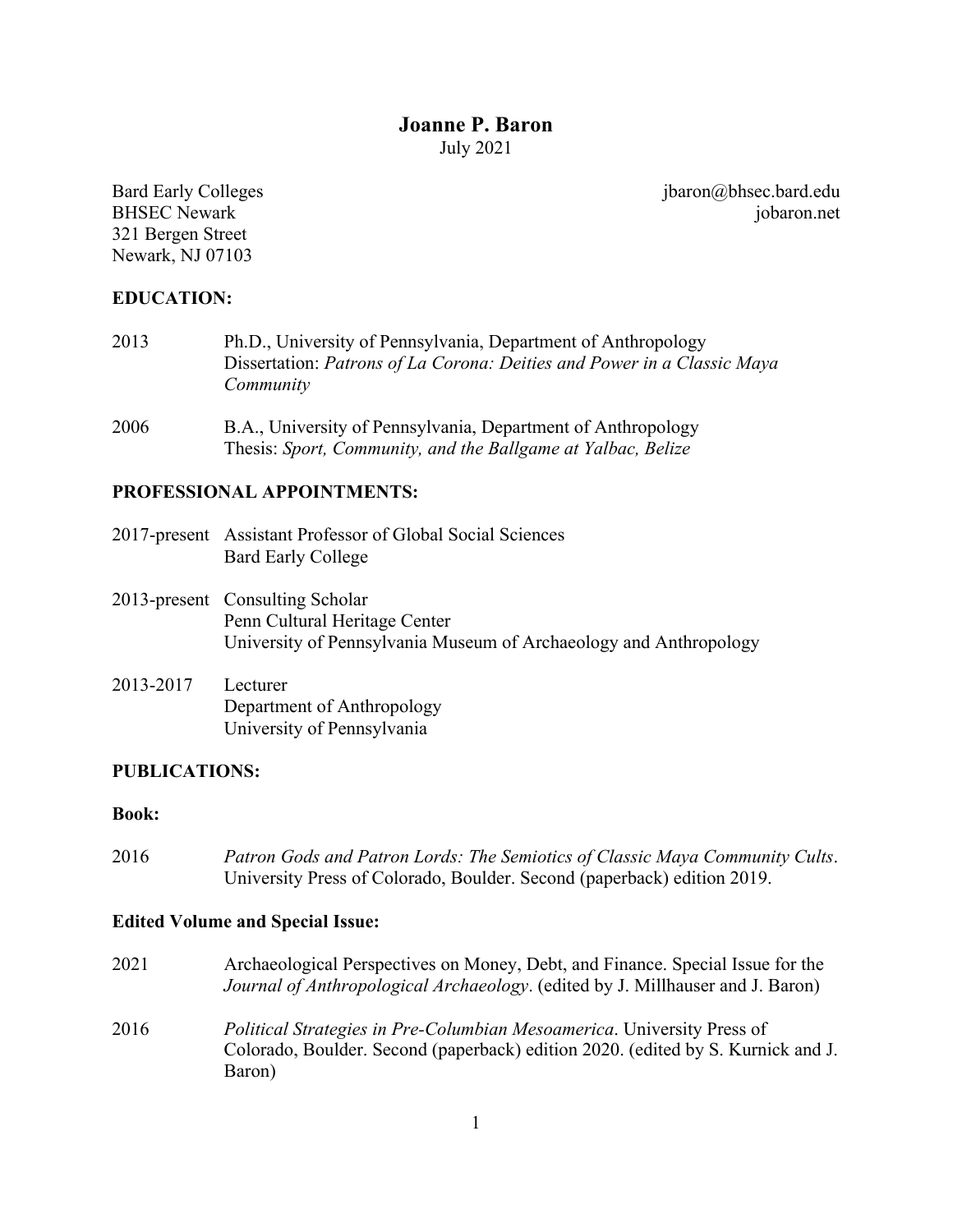### **Invited Journal Article:**

In Press Peirce and Archaeology: Recent Approaches. *Annual Review of Anthropology*. Expected publication October 2021.

### **Peer-Reviewed Journal Articles:**

- Under Review Shedding New Light on La Florida Stela 1: A Portrayal of Chakjal Chaahk. For *The PARI Journal*. (M. Jorgensen, J. Baron, and G. Krempel)
- 2021 Introduction. For "Archaeological Perspectives on Money, Debt, and Finance," a special issue for the *Journal of Anthropological Archaeology* (J. Baron and J. Millhauser).
- 2018 Making Money in Mesoamerica: Currency Production and Procurement in the Classic Maya Financial System. *Economic Anthropology* 5(2):210-223.
- 2018 Ancient Monetization: The Case of Classic Maya Textiles. *Journal of Anthropological Archaeology* 49(1):100-113*.*
- 2017 The Mystery Queen of La Florida. *Expedition*.
- 2016 New Research at La Florida. *Mexicon* 38(1):6-8.
- 2014 Metapragmatics in Archaeological Analysis: Interpreting Classic Maya Patron Deity Veneration. *Signs and Society* 2(2):249-283.

## **Book Chapters:**

| In Prep   | Title TBD. For The Palgrave Handbook of Philosophy and Money. (J. Baron and<br>J. Millhauser)                                                                                                                                 |
|-----------|-------------------------------------------------------------------------------------------------------------------------------------------------------------------------------------------------------------------------------|
| In Prep   | 8,000 Sky Gods and Earth Gods: Patron Deities and Rulership across the Classic<br>and Postclassic Maya Lowlands. For Faces of Rulership in the Maya Region,<br>edited by Patricia McAnany and Marilyn Masson. Dumbarton Oaks. |
| Submitted | Ceramics of La Florida-Namaan. For Ceramics and Society among the Classic<br>Maya Cities of Western Peten, edited by Keith Eppich. University Press of<br>Colorado, Boulder. (J. Baron, L. Padilla and C. Martinez).          |
| 2016      | Patron Deities and Politics at La Corona. In Political Strategies in Pre-Columbian<br>Mesoamerica, edited by Sarah Kurnick and Joanne Baron. University Press of<br>Colorado, Boulder.                                        |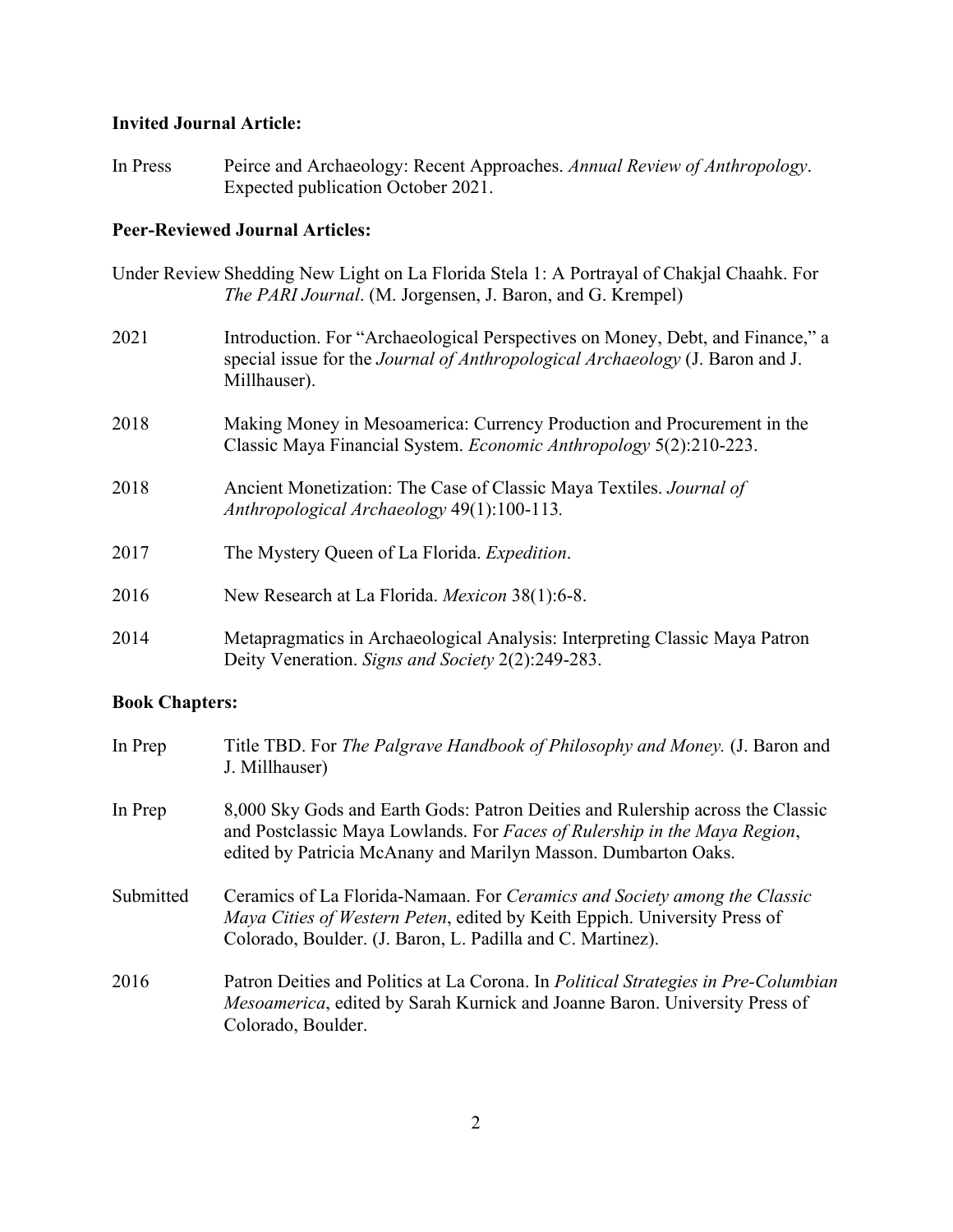2013 The Ballgame, Community Ceremony, and Political Development in Northwestern Belize. In *Classic Maya Political Ecology: Resource Management, Class Histories, and Political Change in Northwestern Belize*, edited by Jon C. Lohse, pp. 99-126. Cotsen Institute of Archaeology, Los Angeles. (J. Lohse, K. Sagebiel, and J. Baron)

### **Book Reviews:**

2018 *The Teabo Manuscript: Maya Christian Copybooks, Chilam Balams, and Native Text Production in Yucatán*, by Mark Christensen, *Journal of the American Academy of Religion*.

### **Conference Proceedings:**

| 2020 | Glifos y Tiestos de La Florida-Namaan: El Ascenso y la Caida de un Reino<br>Comercial. XXXIII Simposio de Investigaciones Arqueologicas en Guatemala.<br>Ministerio de Cultura y Deportes, Instituto de Antropología e Historia, Asociación<br>Tikal, Guatemala City. (J. Baron, C. Martinez, and L. Padilla)                                                                                                                    |
|------|----------------------------------------------------------------------------------------------------------------------------------------------------------------------------------------------------------------------------------------------------------------------------------------------------------------------------------------------------------------------------------------------------------------------------------|
| 2017 | La Florida-Namaan: El Sitio Antiguo y el Pueblo Actual. In XXX Simposio de<br>Investigaciones Arqueológicas en Guatemala. Ministerio de Cultura y Deportes,<br>Instituto de Antropología e Historia, Asociación Tikal, Guatemala City. (L.<br>Padilla and J. Baron)                                                                                                                                                              |
| 2014 | Un Esquema de la Historia y Epigrafía de La Corona. In XXVII Simposio de<br>Investigaciones Arqueológicas en Guatemala, edited by Bárbara Arroyo, Luis<br>Méndez Salinas and Andrea Rojas, pp. 435-448. Ministerio de Cultura y<br>Deportes, Instituto de Antropología e Historia, Asociación Tikal, Guatemala City.<br>(D. Stuart, P. Mathews, M. Canuto, T. Barrientos, S. Guenter and J. Baron)                               |
| 2013 | Dioses Patrones de La Corona: Comunidad y Poder. In XXVI Simposio de<br>Investigaciones Arqueológicas en Guatemala, edited by Bárbara Arroyo and Luis<br>Méndez Salinas, pp. 1029-1040. Ministerio de Cultura y Deportes, Instituto de<br>Antropología e Historia, Asociación Tikal, Guatemala City.                                                                                                                             |
| 2012 | Hallazgos e Interpretaciones Recientes En El Sitio La Corona. In XXV Simposio<br>de Investigaciones Arqueológicas en Guatemala, edited by Bárbara Arroyo,<br>Lorena Paiz Aragón and Héctor Mejía, pp. 329-347. Ministerio de Cultura y<br>Deportes, Instituto de Antropología e Historia, Asociación Tikal, Guatemala City.<br>(M. Canuto, T. Barrientos, J. Baron, Y. Desailly-Chanson, L. Padilla, R. Guzmán,<br>and J. Ponce) |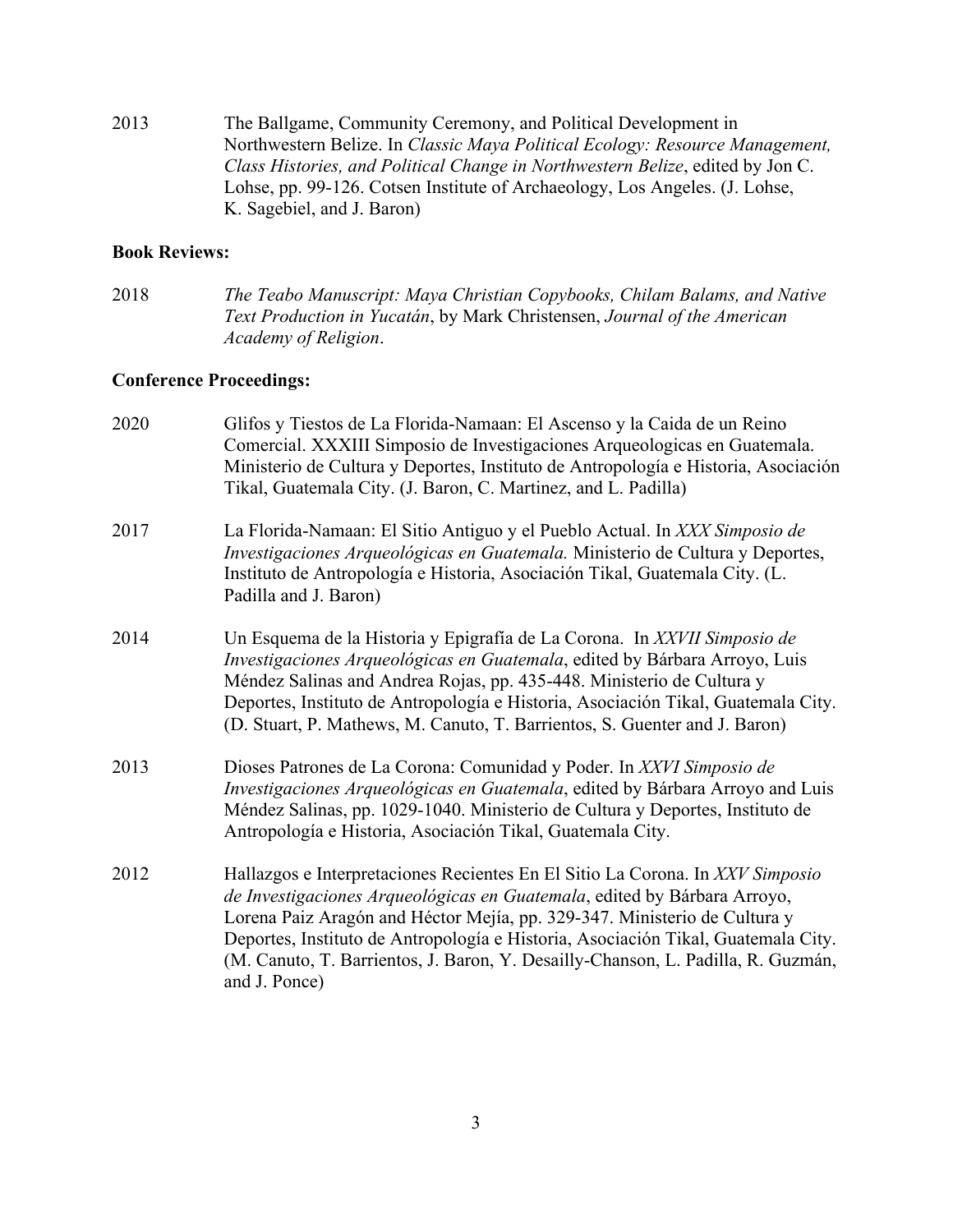- 2011 El Reino de Sak Nikte': Nuevos Datos Sobre la Historia, Cronología, Asentamiento y Medio Ambiente en La Corona. In *XXIV Simposio de Investigaciones Arqueológicas en Guatemala, 2010*, edited by Bárbara Arroyo, Lorena Paiz Aragón, Adriana Linares Palma and Ana Lucía Arroyave, pp. 165- 177. Ministerio de Cultura y Deportes, Instituto de Antropología e Historia, Asociación Tikal, Guatemala City. (T. Barrientos, M. Canuto, J. Baron, Y. Desailly-Chanson and B. Love)
- 2006 The Origins and Placement of the Ballcourt at Yalbac, Belize. In *Archaeological Investigations in the Eastern Maya Lowlands: Papers of the 2005 Belize Archaeology Symposium*, edited by John Morris, Sherilyne Jones, Jaime Awe and Christophe Helmke, pp. 235-246. Research Reports in Belizean Archaeology, Vol. 3. Institute of Archaeology, National Institute of Culture and History, Belmopan, Belize.

## **DIGITAL CONTENT AND MEDIA APPEARANACES:**

| 2021 | Featured in New Scientist article, "Early Europeans shared a currency made from<br>odd chunks of bronze" by Michael Marshall.<br>https://www.newscientist.com/article/2275565-early-europeans-shared-a-<br>currency-made-from-odd-chunks-of-bronze/                |
|------|--------------------------------------------------------------------------------------------------------------------------------------------------------------------------------------------------------------------------------------------------------------------|
| 2020 | Featured in New Scientist article, "Ancient Shell Beads may have been the First<br>Money used in the Americas" by Colin Barras.<br>https://www.newscientist.com/article/mg24833134-800-ancient-shell-beads-may-<br>have-been-the-first-money-used-in-the-americas/ |
| 2018 | Featured in Science News article, "Conflict reigns over the history and origins of<br>money" by Bruce Bower. https://www.sciencenews.org/article/money-ancient-<br>origins-debate-mystery.                                                                         |
| 2018 | Featured in <i>Science Magazine</i> news item, "The Maya civilization used chocolate"<br>as money" by Joshua Rapp Learn.<br>http://www.sciencemag.org/news/2018/06/maya-civilization-used-chocolate-<br>money.                                                     |
| 2016 | A Tale of Two Cities: The Ancient Maya Site of La Florida and the Modern<br>Town of El Naranjo. Blog Post. University of Pennsylvania Museum of<br>Archaeology and Anthropology.                                                                                   |
| 2015 | Death of the Defeated: New Historical Data on Block 4 of La Corona's<br>Hieroglyphic Stairway 2. La Corona Notes 1(3). Mesoweb:<br>http://www.mesoweb.com/LaCorona/LaCoronaNotes03.pdf. (D. Stuart,<br>M. Canuto, T. Barrientos, J. Ponce, and J. Baron)           |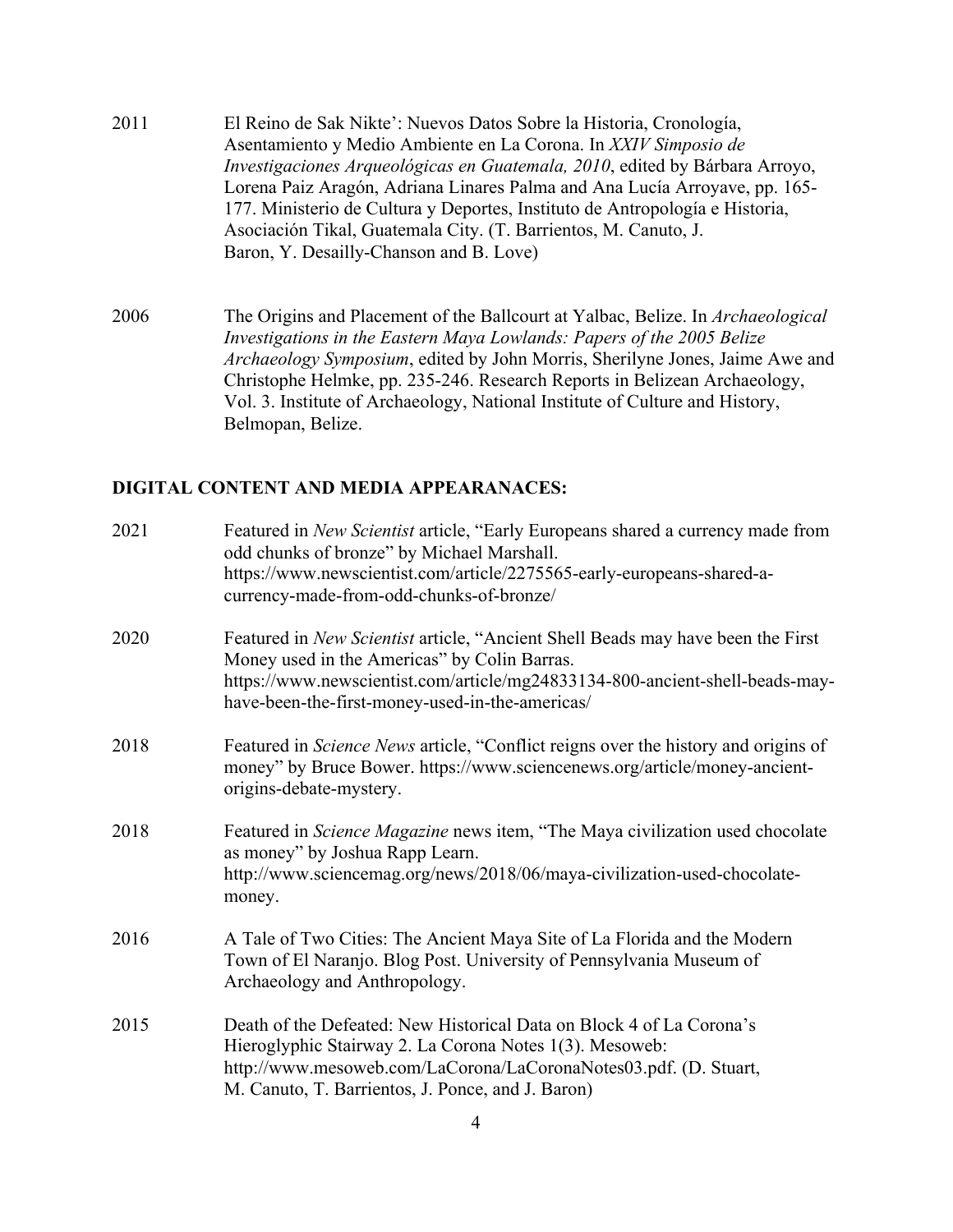| 2014 | La Florida: Treasures of the Ancients under our Feet. Blog post. National |
|------|---------------------------------------------------------------------------|
|      | Geographic Explorer's Journal.                                            |

## **GRANTS:**

### **External:**

| 2016      | Maya Agricultural Exchange: La Florida and the Classic Maya Economy. Rust<br>Family Foundation Archaeological Funding Program (\$7,450)            |
|-----------|----------------------------------------------------------------------------------------------------------------------------------------------------|
| 2016      | La Florida/Namaan: Research and Preservation at a Classic Maya Commercial<br>Port. Dumbarton Oaks Project Grant in Pre-Columbian Studies (\$7,000) |
| 2014      | Exploration at La Florida, Guatemala. National Geographic Society Committee<br>for Research and Exploration Grant #9482-14 (\$10,052)              |
| 2011-2012 | Patrons of La Corona: Deities and Power in a Classic Maya Community. Wenner-<br>Gren Foundation Dissertation Fieldwork grant #8260 (\$19,850)      |
| Internal: |                                                                                                                                                    |
| 2015-2019 | Director's Field Funds Grant from the University of Pennsylvania Museum of<br>Archaeology and Anthropology (\$34,471 in total)                     |
| 2010      | Sylvia Brown Travel Grant from the University of Pennsylvania (\$5,000)                                                                            |
| 2009      | Sorenson Fund Research Grant from the University of Pennsylvania Museum of<br>Archaeology and Anthropology (\$2,250)                               |
| 2006-2009 | Lisa Lynn Brody Foley Fund Research Grants from the University of<br>Pennsylvania (\$500, \$1,000, and \$2,000)                                    |
| 2007      | University of Pennsylvania Research Grant (\$1,200)                                                                                                |
| 2005      | University of Pennsylvania College Alumni Society Grant (\$1,200)                                                                                  |
|           |                                                                                                                                                    |

## **FELLOWSHIPS:**

- 2013-present Fellow, Louis J. Kolb Society, University of Pennsylvania Museum of Archaeology and Anthropology
- 2011-2013 Junior Fellow, Louis J. Kolb Society
- 2006-2011 Benjamin Franklin Fellow, University of Pennsylvania
- 2006-2007 Lisa Lynn Brody Foley Fellow, University of Pennsylvania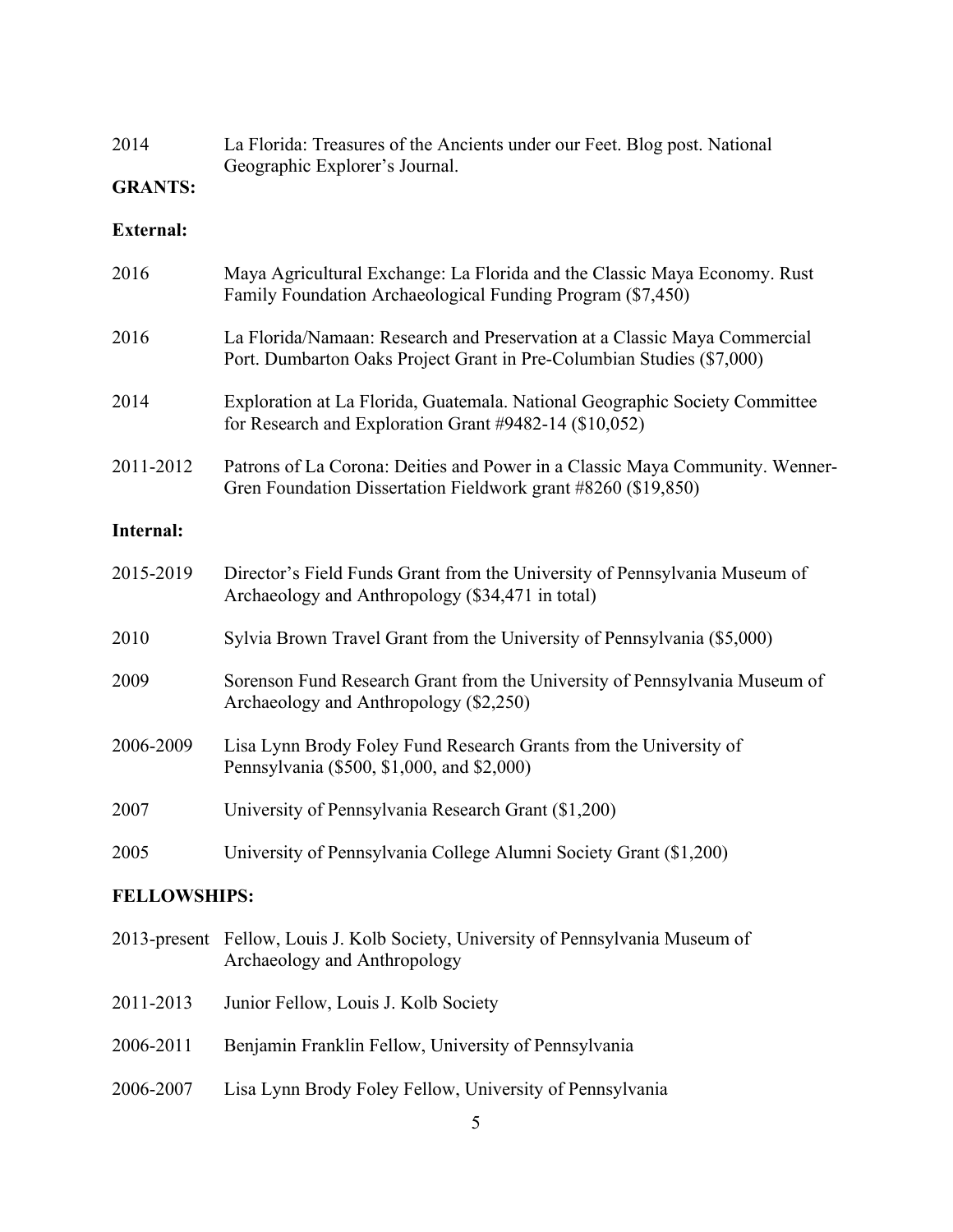# **INVITED TALKS:**

| 2021 | 8,000 Sky Gods and Earth Gods: Patron Deities and Rulership across the Classic<br>and Postclassic Maya Lowlands. Dumbarton Oaks Symposium "Faces of<br>Rulership in the Maya Region," organized by Patricia McAnany and Marilyn<br>Masson. March 25. |
|------|------------------------------------------------------------------------------------------------------------------------------------------------------------------------------------------------------------------------------------------------------|
| 2021 | La Florida Namaan: New Finds and New Theories. 2021 Virtual Mesoamerica<br>Meetings: News from the Field: New Perspectives from Mesoamerica. Hosted by<br>the University of Texas at Austin. January 15.                                             |
| 2019 | Chocolate and Cloth: the Money of the Ancient Maya. Lycoming College<br>Scholars Seminar series, organized by Jessica Munson. September 10.                                                                                                          |
| 2016 | River Lords: Namaan and the Classic Maya Political Landscape. Philadelphia<br>Pre-Columbian Society Meeting. April 9.                                                                                                                                |
| 2014 | Guardians of the City: Patron Gods and Politics among the Maya. Lecture<br>presented at the meeting of the Pre-Columbian Society of Washington, D.C.<br>September 5.                                                                                 |
| 2014 | Maya Patron Deities. Workshop presented at the Tulane Maya Symposium, New<br>Orleans, LA. March 23.                                                                                                                                                  |
| 2013 | The Inscriptions from La Corona—Part I. Workshop presented at the Tulane<br>Maya Symposium, New Orleans, LA. February 24.                                                                                                                            |
| 2012 | 2012: The End of the World, or Just a Blip in Time? Lecture presented at the<br>Monmouth County Library, Manalapan, NJ. December 1.                                                                                                                  |

# **CONFERENCE PARTICIPATION:**

# **Panels Organized:**

| 2018 | <i>The Archaeology of Money, Debt, and Finance.</i> Symposium at the Society for<br>American Archaeology 83 <sup>rd</sup> Annual Meeting, Washington, DC. April 11-15<br>(With John Millhauser) |
|------|-------------------------------------------------------------------------------------------------------------------------------------------------------------------------------------------------|
| 2013 | Signifying the Social: Language, Objects and Materiality. Panel at the 112 <sup>th</sup><br>American Anthropological Association Annual Meeting, Chicago, IL. November<br>20. (With C. Rhodes)  |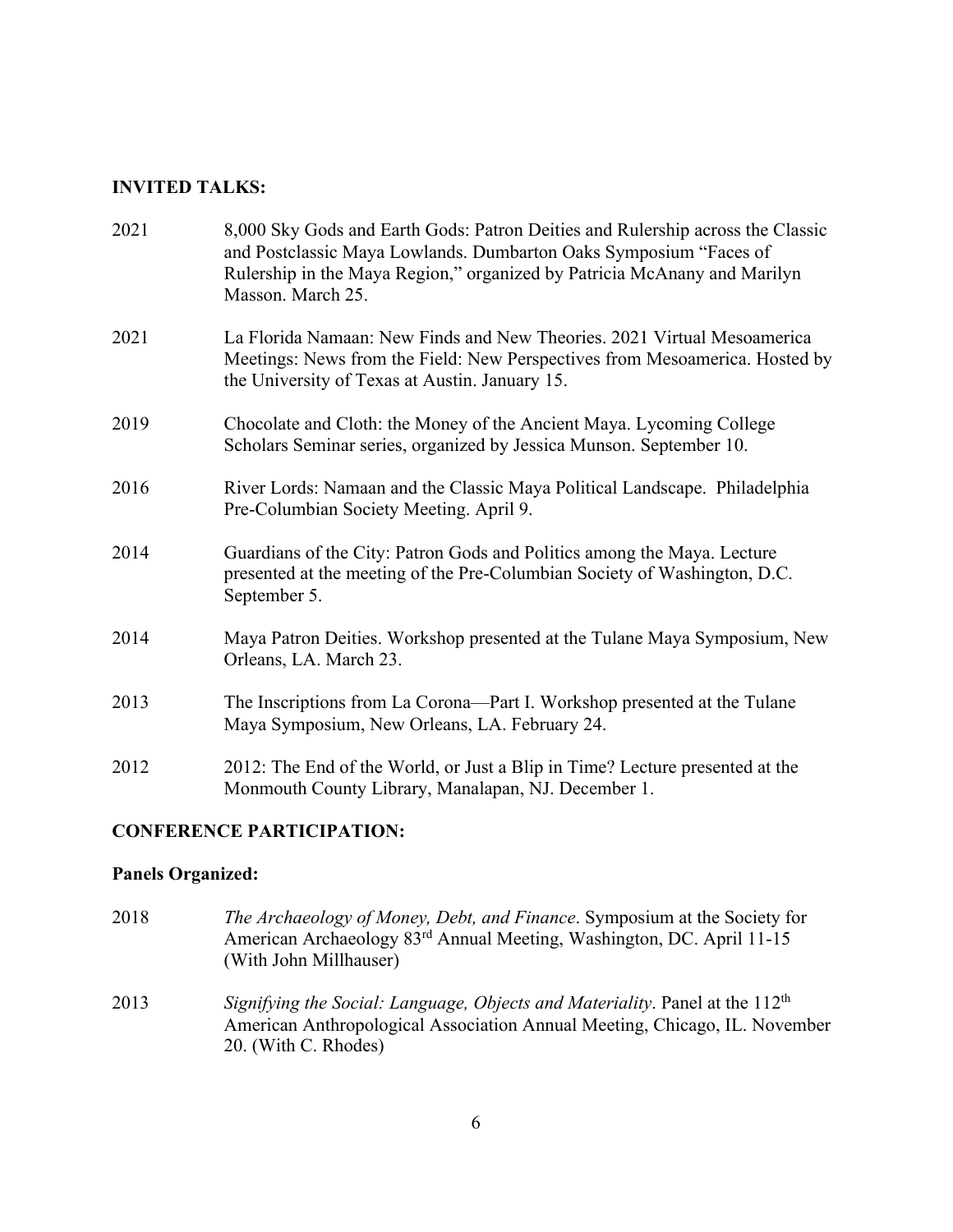| 2013 | 3rd Yucatan in Pennsylvania Roundtable. University of Pennsylvania, March 1.<br>(With S. Kurnick and C. Cesario)                                                                                           |
|------|------------------------------------------------------------------------------------------------------------------------------------------------------------------------------------------------------------|
| 2012 | <i>Political Strategies in Pre-Columbian Mesoamerica. Symposium at the Society</i><br>for American Archaeology 77 <sup>th</sup> Annual Meeting, Memphis TN. April 19. (With<br>S. Kurnick)                 |
| 2010 | The Sincerest Form of Flattery: Emulation and Imitation in the Ancient World.<br>Graduate Student Conference. March 12-13. (University of Pennsylvania Center<br>for Ancient Studies Organizing Committee) |

# **Papers Presented:**

| 2019 | Glifos y Tiestos de La Florida-Namaan: el ascenso y la caida de un reino<br>comercial. Simposio de Investigaciones Arqueologicas en Guatemala, Guatemala<br>City. July 15-19.                                                                              |
|------|------------------------------------------------------------------------------------------------------------------------------------------------------------------------------------------------------------------------------------------------------------|
| 2018 | Making Change: Currency Use and Social Transformation among the Classic<br>Maya. Society for American Archaeology 83 <sup>rd</sup> Annual Meeting, Washington, DC.<br>April 11-15.                                                                         |
| 2018 | Charismatic and Religious Aspects of Maya Rulership: An Interpretation of the<br>Coronitas Temple Complex at La Corona. Society for American Archaeology 83rd<br>Annual Meeting, Washington, DC. April 11-15. (M. Canuto, T. Barrientos, and J.<br>Baron). |
| 2017 | Making Money in Mesoamerica: Currency Production and the Classic Maya<br>Financial System. Society for Economic Anthropology Annual Meeting. April 8.                                                                                                      |
| 2017 | Ceramics of La Florida-Namaan: a Preliminary Report. Society of American<br>Archaeology 82 <sup>nd</sup> Annual Meeting, Vancouver. March 30. (J. Baron, L. Padilla,<br>C. Martinez and A. Pierson)                                                        |
| 2016 | La Florida-Namaan: el Sitio Antiguo y el Pueblo Actual. XXX Simposio de<br>Investigaciones Arqueológicas en Guatemala, Guatemala City. July 12.<br>(L. Padilla and J. Baron)                                                                               |
| 2016 | La Florida/Namaan: Investigating a Locus of Politico-Economic Influence in the<br>Classic Maya World. Society for American Archaeology 81 <sup>st</sup> Annual Meeting,<br>Orlando, FL April 6-10. (J. Freedline and J. Baron)                             |
| 2015 | La Florida/Namaan: a Classic Maya River Port. Paper presented at the<br>Society for American Archaeology 80 <sup>th</sup> Annual Meeting, San Francisco, CA.<br>April 17. (J. Baron, L. Padilla and C. Martinez)                                           |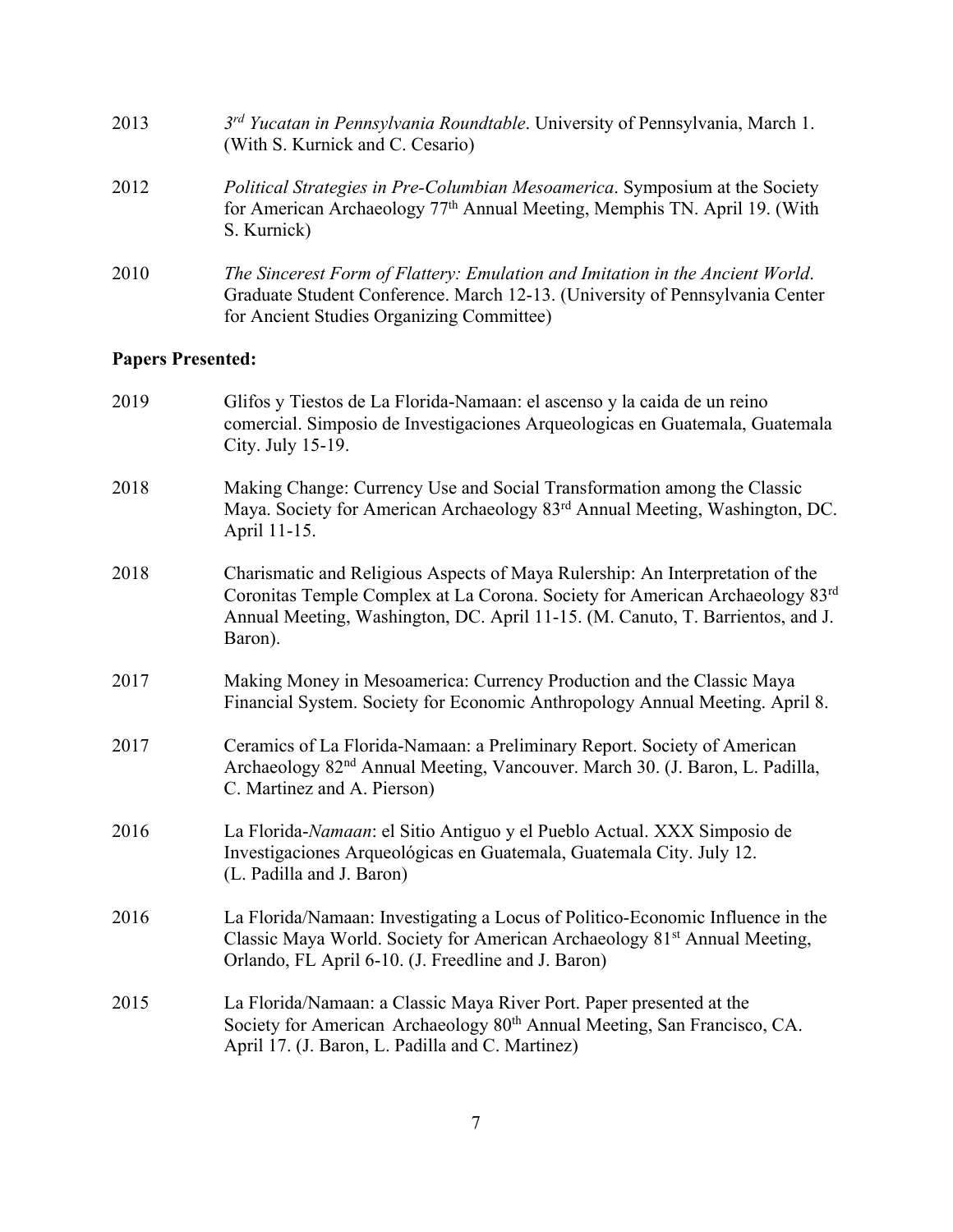| 2014 | The Writing on the Wall: Integrating Maya Archaeology and Epigraphy. Paper<br>presented at the University of Pennsylvania Semiotic Anthropology Conference.<br>April 5.                                                                                                          |
|------|----------------------------------------------------------------------------------------------------------------------------------------------------------------------------------------------------------------------------------------------------------------------------------|
| 2013 | Linguistic and Material Aspects of Classic Maya Patron Deity Veneration. Paper<br>presented at the 112 <sup>th</sup> American Anthropological Association Annual Meeting,<br>Chicago, IL. November 20.                                                                           |
| 2013 | Un Esquema de la Historia y Epigrafía de La Corona. Paper presented at the<br>XXVII Simposio de Investigaciones Arqueológicas en Guatemala, Guatemala<br>City. July 26. (D. Stuart, P. Mathews, M. Canuto, T. Barrientos, S. Guenter and<br>J. Baron)                            |
| 2013 | "You must carry them, feed them, and eat with them": Pre-Columbian Patron<br>Deity Veneration and its Modern Parallels. Paper presented at the Society for<br>American Archaeology 78 <sup>th</sup> Annual Meeting, Honolulu, Hawai'i. April 5. (J.<br>Baron and C. Parris)      |
| 2013 | Patron Deities and Patron Saints in Yucatan. Paper presented at the 3 <sup>rd</sup> Yucatan in<br>Pennsylvania Roundtable, University of Pennsylvania. March 1.                                                                                                                  |
| 2012 | Dioses Patrones de La Corona: Comunidad y Poder. Paper presented at the XXVI<br>Simposio de Investigaciones Arqueológicas en Guatemala, Guatemala City. July<br>20.                                                                                                              |
| 2012 | Resultados Preliminares de las Excavaciones del Grupo Coronitas, La Corona.<br>Paper presented at the XX Encuentro Arqueológico del Area Maya, Flores, Petén,<br>Guatemala. May 8. (J. Ponce, M. A. Cajas and J. Baron)                                                          |
| 2012 | La Corona and Calakmul's "Royal Road". Paper presented at the Society for<br>American Archaeology 77 <sup>th</sup> Annual Meeting, Memphis, TN. April 20. (M.<br>Canuto, J. Baron and Y. Desailly-Chanson)                                                                       |
| 2012 | Community Gods and Community Conflicts: Patron Deities at La Corona,<br>Guatemala. Paper presented at the Society for American Archaeology 77 <sup>th</sup> Annual<br>Meeting, Memphis, TN. April 19.                                                                            |
| 2011 | "Entró el Agua": Utilización de Especies Acuáticas en Contextos Mortuorios de<br>La Corona, Guatemala. Paper presented at the XXI Encuentro Internacionál de<br>Investigadores de Cultura Maya, Campeche, Mexico. November 18. (J.<br>Baron, D. Fridberg and M. Canuto)          |
| 2011 | Hallazgos e Interpretaciones Recientes en el Sitio La Corona. Paper presented at<br>the XXV Simposio de Investigaciones Arqueológicas en Guatemala, Guatemala<br>City. July 22. (M. Canuto, T. Barrientos, J. Baron, Y. Desailly-Chanson, L.<br>Padilla, J. Ponce and R. Guzman) |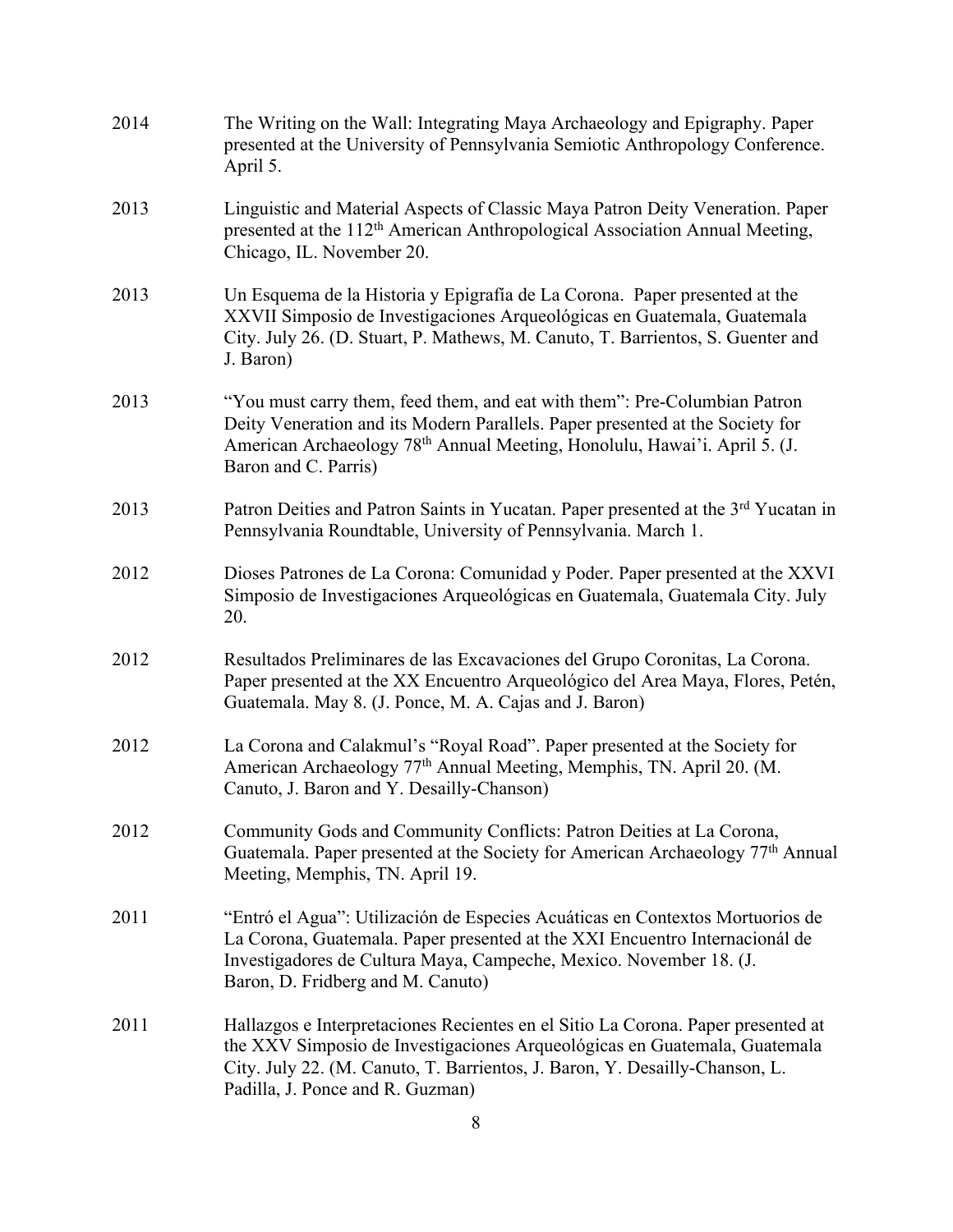| 2011 | La Corona and Lowland Maya Political Organization: the Case for Ancient<br>Debates. Paper presented at Sociedades Mayas Milenarias: Crisis del Pasado y<br>Resiliencia, organized by Charlotte Arnaud. Musée Quai Branly, Paris. July 2.<br>(M. Canuto, T. Barrientos and J. Baron)                         |
|------|-------------------------------------------------------------------------------------------------------------------------------------------------------------------------------------------------------------------------------------------------------------------------------------------------------------|
| 2011 | Classic Maya Deity Categories. Paper presented at the Society for American<br>Archaeology 76 <sup>th</sup> Annual Meeting, Sacramento, CA. March 31.                                                                                                                                                        |
| 2011 | Before the Faces of their Gods: Classic Maya Patron Deities and Classic Maya<br>Communities. Paper presented at the 2 <sup>nd</sup> Yucatan in Pennsylvania Roundtable,<br>Pennsylvania State University. February 24.                                                                                      |
| 2010 | El Reino de Sak Nikte': Nuevos Datos Sobre la Historia, Cronologia,<br>Asentamiento y Medio Ambiente en La Corona. Paper presented at the XXIV<br>Simposio de Investigaciones Arqueológicas en Guatemala, Guatemala City. July<br>20. (T. Barrientos, M. Canuto, J. Baron, Y. Desailly Chanson and B. Love) |
| 2009 | Local and Regional Politics at La Corona, Guatemala. Paper presented at the 14th<br>European Maya Conference, Krakow, Poland. November 13. (J. Baron,<br>M. Canuto, and T. Barrientos)                                                                                                                      |
| 2009 | Proyecto Arqueológico La Corona, Resultados de Investigaciones en 2009. Paper<br>presented at the XXIII Simposio de Investigaciones Arqueológicas en Guatemala,<br>Guatemala City. July 15. (T. Barrientos, M. Canuto, D. Marken, S. Guenter, J.<br>Baron and Y. Desailly-Chanson)                          |
| 2005 | The Origins and Placement of Preclassic and Classic Ballcourts: Yalbac. Paper<br>presented at the 4 <sup>th</sup> Belize Archaeology Symposium, San Ignacio, Belize.<br>(L. Lucero, and J. Baron)                                                                                                           |

# **ON-CAMPUS TALKS:**

| 2021 | The Coolest Things I've found. BHSEC Manhattan Dean's Hour talk. April 26.                                                                                                                   |
|------|----------------------------------------------------------------------------------------------------------------------------------------------------------------------------------------------|
| 2019 | Chocolate and Cloth: the Money of the Ancient Maya. BHSEC Manhattan Dean's<br>Hour talk. December 11.                                                                                        |
| 2019 | How the Maya Made Money: the Penn Museum and the Classic Maya Economy.<br>Kolb Senior Scholars Colloquium. University of Pennsylvania Museum of<br>Archaeology and Anthropology. October 25. |
| 2018 | Chocolate and Cloth: the Money of the Ancient Maya. Bard Early Colleges<br>Symposium. February 2018.                                                                                         |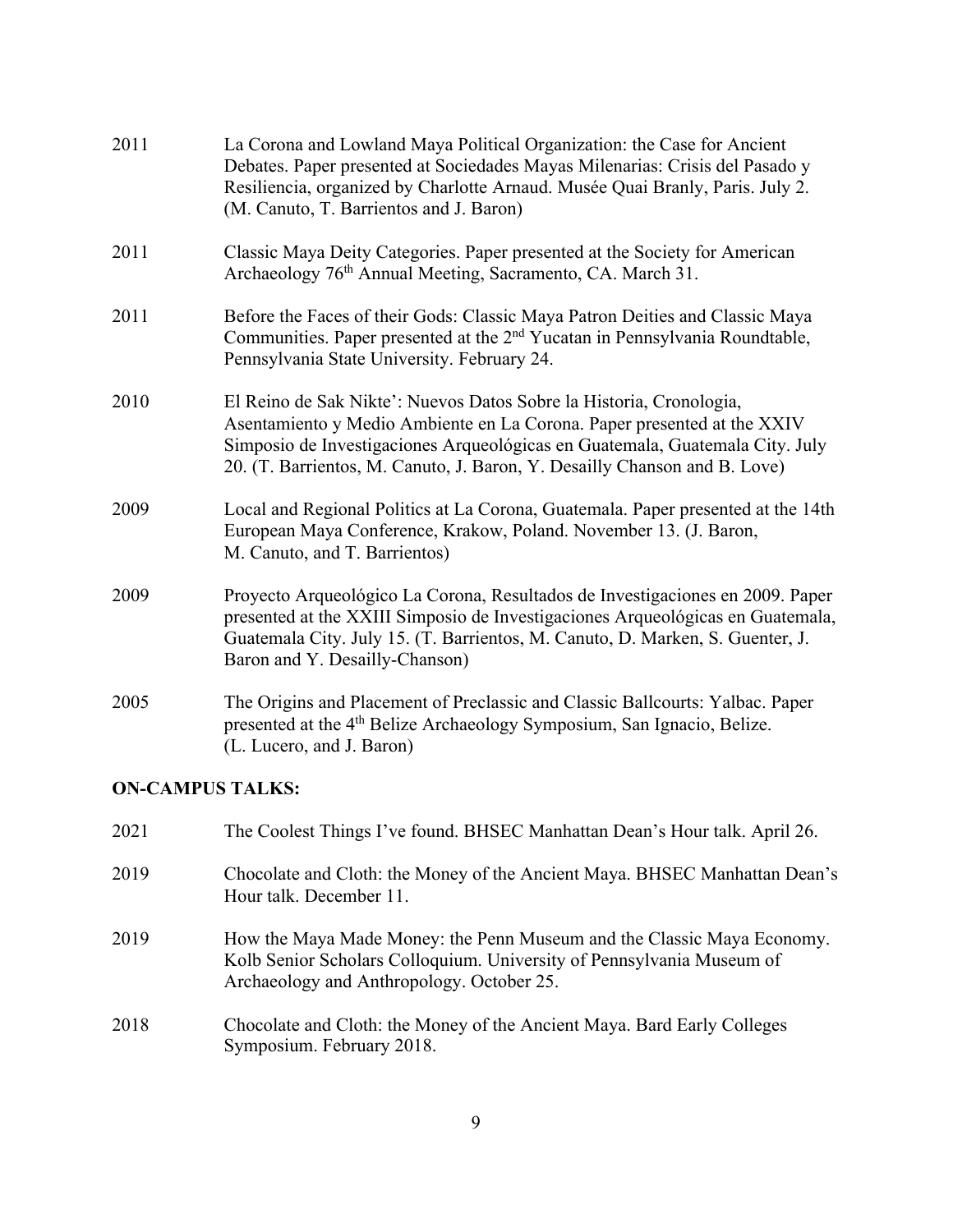| 2015 | River Lords: La Florida and the Classic Maya Economy. Reports from the Field<br>public talk. University of Pennsylvania Museum of Archaeology and<br>Anthropology. November 10.              |
|------|----------------------------------------------------------------------------------------------------------------------------------------------------------------------------------------------|
| 2014 | La Florida-Namaan: an Ancient Maya City and the Modern Global Economy.<br>Kolb Senior Scholars Colloquium. University of Pennsylvania Museum of<br>Archaeology and Anthropology. October 24. |
| 2014 | The Emperor's Clothes: Cotton in Ancient Mesoamerica. Maya Weekend.<br>University of Pennsylvania Museum of Archaeology and Anthropology. March<br>15.                                       |
| 2013 | The Mesoamerican Gallery at the Penn Museum. Talk for docents at the<br>University of Pennsylvania Museum of Archaeology and Anthropology.<br>December 17.                                   |
| 2013 | Where the Gods Sleep: Patron Deity Temples among the Classic Maya.<br>Philadelphia Pre-Columbian Society Meeting. November 9.                                                                |
| 2013 | Patrons of La Corona: Deities and Power in a Classic Maya Community. Kolb<br>Junior Fellows Colloquium. University of Pennsylvania Museum of Archaeology<br>and Anthropology. April 30.      |
| 2013 | Myth and Kin: Family Ties and Royal Authority at La Corona. Maya Weekend.<br>University of Pennsylvania Museum of Archaeology and Anthropology. April 20.<br>(J. Baron and M. Canuto)        |
| 2012 | Houses of Gods and Kings: Classic Maya Temples and Royal Palaces. Maya 2012<br>Lecture Series. University of Pennsylvania Museum of Archaeology and<br>Anthropology. September 19.           |
| 2012 | Maya Glyphs and Calendar. Lecture for docents-in-training for the Lords<br>of Time exhibit at the University of Pennsylvania Museum of Archaeology and<br>Anthropology. February 15 and 18.  |
| 2011 | The Forgotten King of La Corona: Dynastic Changes in a Classic Maya<br>Community. Museum Scholars Series. University of Pennsylvania Museum of<br>Archaeology and Anthropology. October 26.  |
| 2011 | Before the Faces of their Gods: Classic Maya Patron Deities and Classic Maya<br>Communities. Philadelphia Pre-Columbian Society Meeting. February 12.                                        |
| 2009 | Noble or Savage? Western Representations of Human Sacrifice among the<br>Aztecs. Philadelphia Pre-Columbian Society Meeting. January 10.                                                     |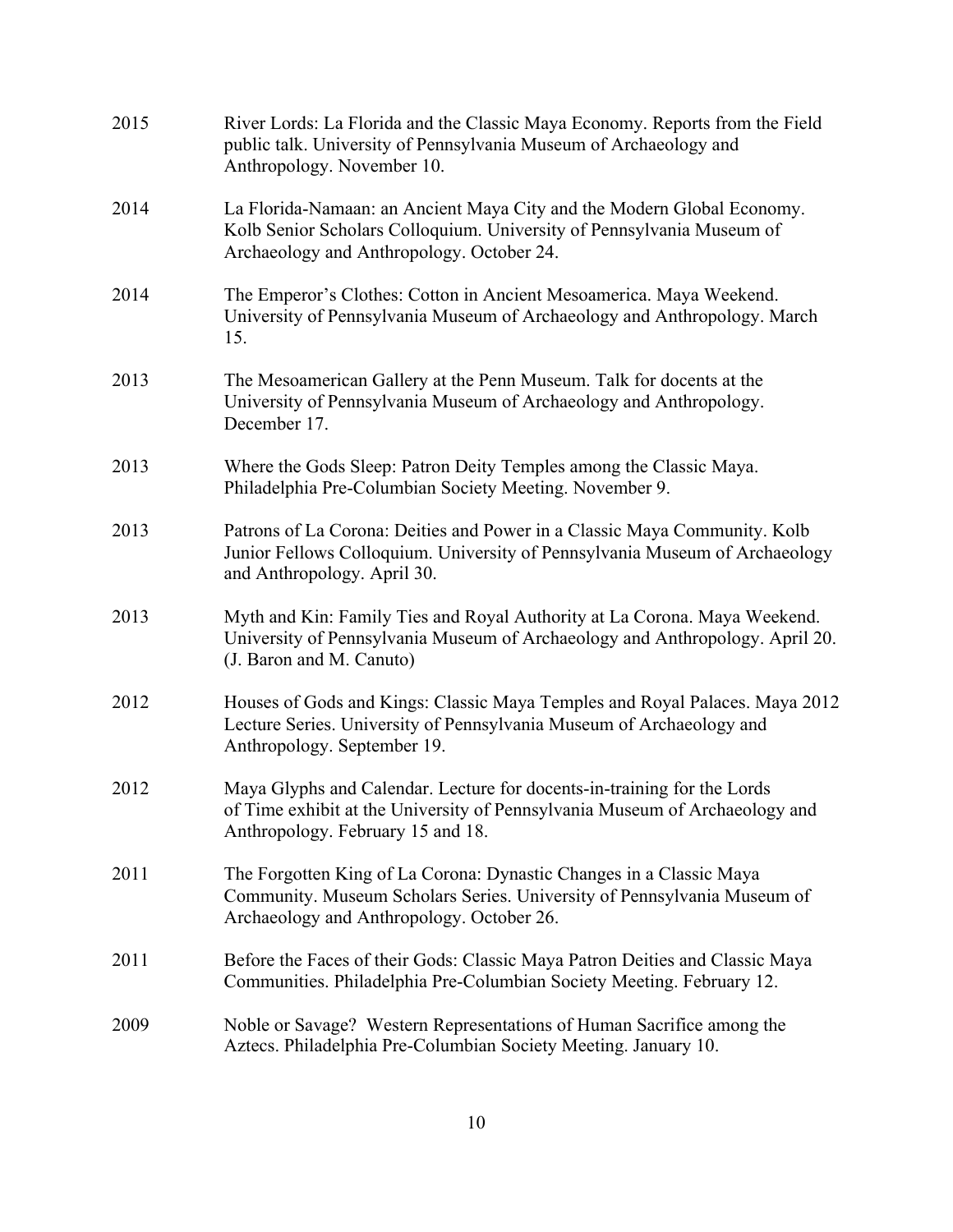2008 Glyphs in the Gallery: Introductory Hieroglyphic Workshop. Workshop at Maya Weekend. University of Pennsylvania Museum of Archaeology and Anthropology. April 12.

## **TEACHING:**

| 2017-present Bard Early College, Program in Global Social Sciences: |
|---------------------------------------------------------------------|
| -The Ancient Maya in their Own Words (Hieroglyphic Writing)         |
| -Introduction to Anthropology                                       |
| -Introduction to Archaeology                                        |
| -Ancient Mesoamerica: from Olmecs to Aztecs                         |
| -First Year College Seminar                                         |
| -World History (accelerated high school course)                     |
|                                                                     |
| $2012.2017$ II' $\sqrt{2}$ i $\sqrt{2}$ i $\sqrt{4}$ i $\sqrt{1}$   |

2013-2017 University of Pennsylvania, Department of Anthropology: -Introduction to Archaeology -Great Transformations (World History and Prehistory) -Ancient Mexico and Central America -The Modern World and its Cultural Background

### **Student Fieldwork Supervised at La Florida, Guatemala:**

| 2019      | Maria Fernanda Lopez (Universidad de San Carlos undergraduate). Excavation.               |
|-----------|-------------------------------------------------------------------------------------------|
| 2019      | EstuardoDiaz (Universidad de San Carlos undergraduate). Excavation.                       |
| 2019      | Eduardo Alvarez (Universidad de San Carlos undergraduate). Excavation.                    |
| 2015-2017 | Jose Subuyuj (Universidad de San Carlos undergraduate). Mapping, Community<br>engagement. |
| 2016      | Arielle Pierson (U. of Pennsylvania undergraduate). Excavation, Ceramic<br>analysis.      |
| 2015      | Joshua Freedline (Brandeis University M.A. student). Mapping, GIS, Epigraphy.             |
| 2015      | Walter Ochoa (Universidad de San Carlos undergraduate). Mapping, Community<br>engagement. |

## **FIELD RESEARCH:**

- 2013-present Director (with Liliana Padilla and Christopher Martinez), La Florida Archaeology Project, Guatemala. www.floridanarnjo.net
- 2008-2012 Field Archaeologist, La Corona Regional Archaeology Project, Guatemala Directed by Marcello Canuto and Tomás Barrientos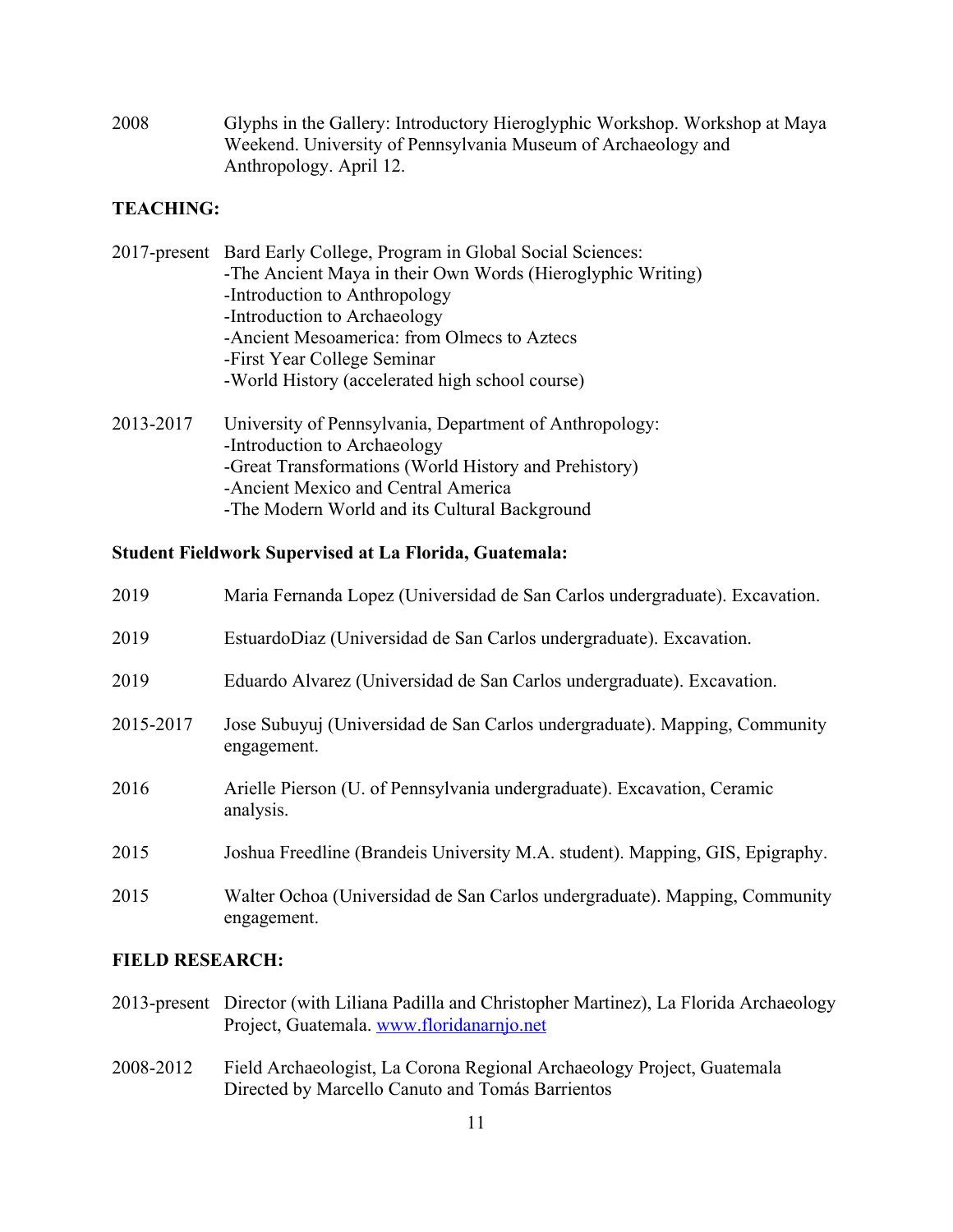| 2007-2008 | Field Archaeologist and Illustrator, Copan Valley Regional Development Project,<br>Honduras. Directed by Ricardo Agurcia Fasquelle, Asociación Copan |
|-----------|------------------------------------------------------------------------------------------------------------------------------------------------------|
| 2006      | Field Archaeologist, Proyecto Arqueológico de la Región Huista, Guatemala<br>Directed by Gregory Borgstede and Luis Alberto Romero                   |
| 2005      | Field Technician, University of Vermont Consulting Archaeology Program<br>Directed by John Crock                                                     |
| 2004-2005 | Student, Valley of Peace Archaeology Project, Belize<br>Directed by Lisa Lucero                                                                      |
| 2004      | Student, Western Belize Regional Cave Project<br>Directed by Jaime Awe                                                                               |

## **PROFESSIONAL SERVICE:**

### **Board Service:**

2019-present Board member, Society for Economic Anthropology

### **Peer Reviewer:**

*Ancient Mesoamerica*, British Archaeological Reports, *Expedition*, *Journal of Anthropological Archaeology*, *Journal of Archaeological Research,* Rowman & Littlefield Press, *Signs and Society*, and the University Press of Colorado

### **Grant Reviewer:**

National Geographic Committee on Research and Exploration

### **Academic and Professional Memberships:**

American Anthropological Association, Louis J. Kolb Society, Phi Beta Kappa, Society for American Archaeology, Society for Economic Anthropology

## **INSTITUTIONAL SERVICE:**

2018-present BHSEC Newark website manager

- 2020 Ad hoc member of the Bard Institutional Review Board (for proposals from the Early College)
- 2019 Search committee for Social Science and Literature positions, BHSEC Newark